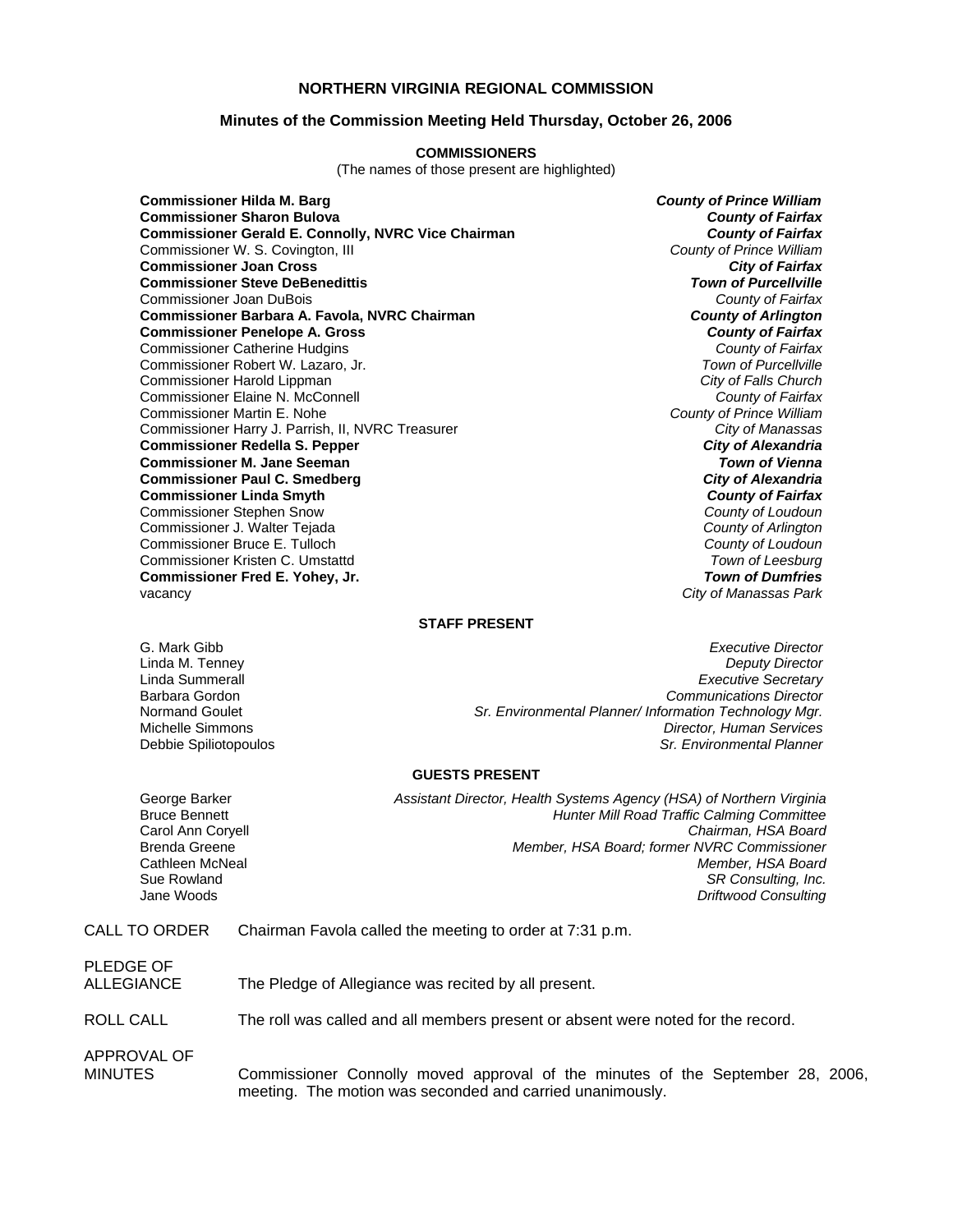Summary Minutes of the Commission October 26, 2006 Page 2

PRESENTATION The Changing Health Care System in Northern Virginia

 Chairman Favola welcomed the representatives from the Health Systems Agency of Northern Virginia (HSA): George Barker, Assistant Director; Carol Ann Coryell, Chairman of the Board of Directors; Brenda Greene, Board member and former NVRC Commissioner; and Cathleen McNeel, Board member.

 Ms. Coryell is a registered nurse and former surgical nurse at local hospitals. She represents Fairfax County on the Board of Directors of the HSA.

*Carol Ann Coryell* Ms. Coryell provided background information on the Health Systems Agency of Northern Virginia, a nonprofit organization established under Virginia law to plan for the balanced and orderly development of health care facilities and services in Northern Virginia. The board of directors is comprised of 30 members, seven of which are appointed by NVRC. The majority of board members are citizen medical providers or consumers.

> The HSA is responsible for health planning in Northern Virginia, issuing Certificates of Public Need (COPN) for local medical facilities. The agency also performs data collection and analysis of health-related issues, such as analysis of hospital services and discharges statewide, and assists with state medical facilities plan development and revision.

> Ms. Coryell explained that hospitals cannot open without a COPN. Hospitals are expensive to build and maintain, and the HSA makes sure it does not permit overbuilding of hospitals.

*George Barker* Mr. Barker reported that overall, the Northern Virginia population is very healthy and does not use a lot of medical (hospital and nursing home) services. The medical community in the region is pro-active and has always been in the forefront, and the medical systems are very efficient.

> Recently, four small hospitals have closed and others have been modernized. There is a tremendous emphasis on out-patient surgery.

> The number of uninsured in Northern Virginia is about the same as the rest of the state: 12-13 percent uninsured of Northern Virginia residents, 14 percent for the remainder of Virginia. Mr. Barker added that a not-insignificant number of the uninsured are employed at jobs not offering health care insurance. He added that 40 percent of patients in the emergency rooms of the two hospitals in Prince William are uninsured or on Medicaid.

> Mental health care presents challenges, especially since Dominion Hospital will close, and private health insurance plans are cutting the amount they pay for mental health treatment. Chairman Favola noted that the Commission's legislative platform includes a position supporting increased funding for Community Service Board (CSB) needs. Commissioner Connolly suggested that a future Commission meeting have a presentation on mental health care. Other points discussed included the incarcerated mentally ill as well as the fact that many hospitals are losing psychiatrists due to low health insurance payments.

- CONSENT AGENDA Commissioner Connolly moved approval of the Consent Agenda, consisting of the items outlined below. The motion was seconded and carried unanimously
	- A. Financial Reports for September 2006
	- B. Resolution No. P07-06: Authorization to Receive Additional Ryan White CARE Act, Title I Funds and to Amend Title I Subagreements Accordingly
	- C. Resolution No. P07-07: Fiscal Year 2006 Audited Statements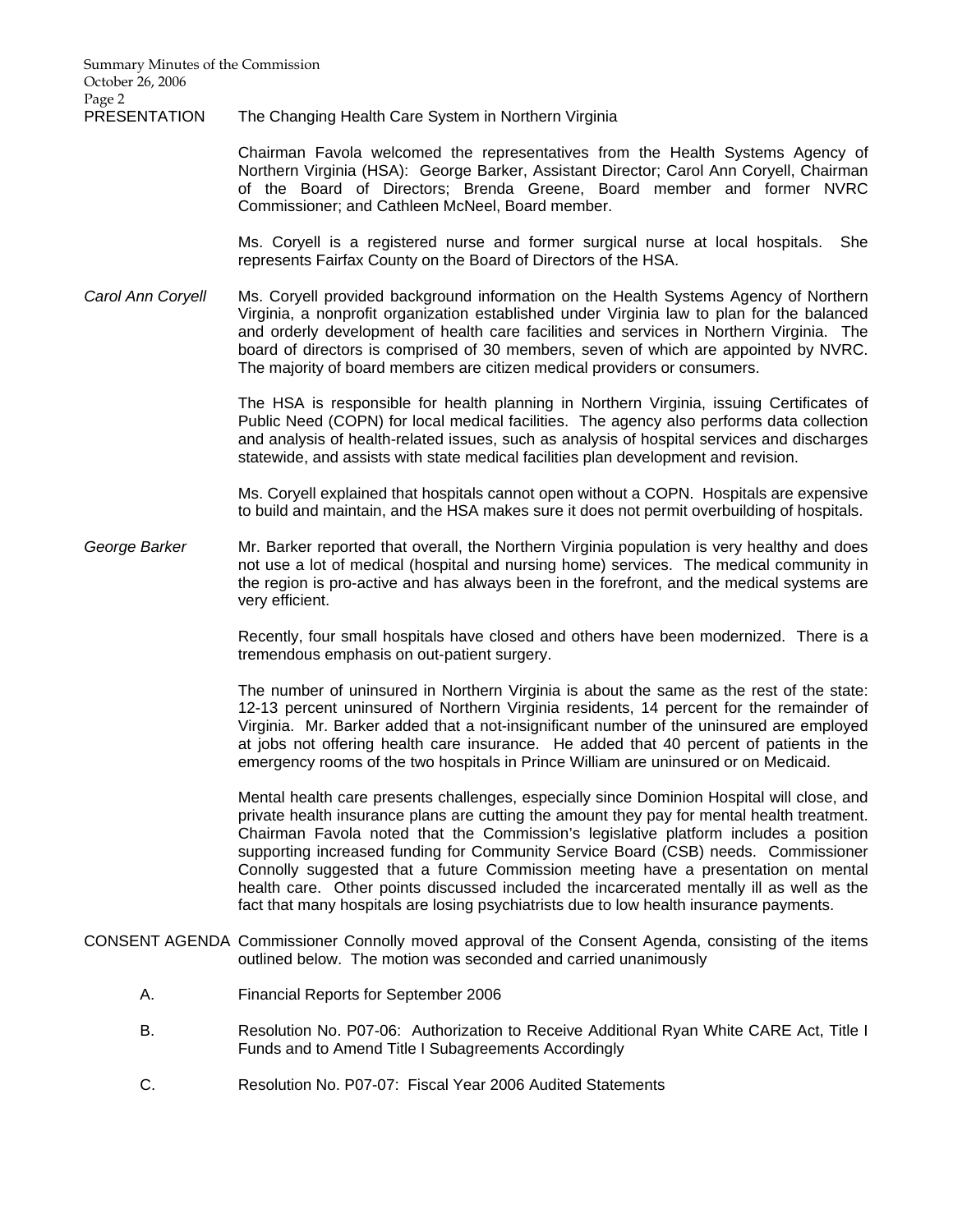#### Summary Minutes of the Commission October 26, 2006 Page 3

- D. Resolution No. P07-08: Authorization to Negotiate a Contract for Quality Assurance and Quality Improvement Activities for the Suburban Virginia Ryan White CARE Act, Title I Program
- E. Resolution No. P07-09: Authorization to Sign a Memorandum of Agreement with Arlington County and the City of Alexandria to Manage the Four Mile Run Demonstration Project

### EXECUTIVE DIRECTOR'S REPORT

- A. Mr. Gibb pointed out the bottled City of Fairfax water, compliments of the city. He added that the Chief Administrative Officers approved an MOU and a preliminary budget for the regional water supply plan: \$50,000 each for the five large jurisdictions, \$15,000 each for mid-sized jurisdictions, and \$5,000 each for small towns over a three-year period for the study. Mr. Gibb and staff are meeting next week with the towns in Loudoun County.
- B. A summary report of the Hunter Mill Road Traffic Calming Study was distributed. The findings were presented October 16 to the Fairfax County Board of Supervisors.
- C. The Operations Committee discussed the state grant funding opportunity for BRACaffected areas and requested that this be brought to the Commission's attention. The sate has \$20 million in grant funds, with \$15 million earmarked for the Oceana Naval Air Station, leaving \$5 million in grant funds available over two years statewide.

 Applications are due November 17. Some of the Northern Virginia jurisdictions are contemplating submitting applications. NVRC does not want to compete with its member governments, but it could submit applications for charrettes for the South Potomac Communities (Route 1 corridor around Dumfries and Quantico) and for Fort Belvoir, and for a study of the impact of the defense jobs relocation to Fort Belvoir on the transportation/traffic system, which is not included in the regional 2030 transportation plan.

 Commissioner Gross moved Resolution No. P07-10, discussed at the Operations Committee and distributed to the Commissioners. Commissioner Barg said it is the understanding of the Prince William Board of County Supervisors that a regional grant application may stand a better chance of being funded than one submitted by a local jurisdiction. She added the application also requires a match. The motion was seconded and carried unanimously.

- D. Mr. Gibb reported that 2-1-1 funding will be discussed under the Legislative Platform.
- E. The European Association of Metropolitan Regional Councils, known as METREX, is being chaired this year by Dr. Bernd Steinacher of the Verband Region Stuttgart, the Commission's sister region in Germany. Dr. Steinacher would like to hold a two-day METREX conference in Northern Virginia in 2007. The U.S. German Marshall Fund is interested in funding the conference, and representatives of that organization will meet next week with Dr. Steinacher.

# CHAIRMAN'S

REPORT Chairman Favola noted that the Commission expects to have a presentation on immigration issues at its January 25 meeting and a presentation on mental health at a future meeting.

Members were reminded that:

- The Commission does not meet in November; the next meeting will be December 14.
- The General Assembly session begins January 10.
- February 1 is VML/VACo Day in Richmond. The Commission will hold a brief business meeting in the General Assembly Building.

DRAFT 2007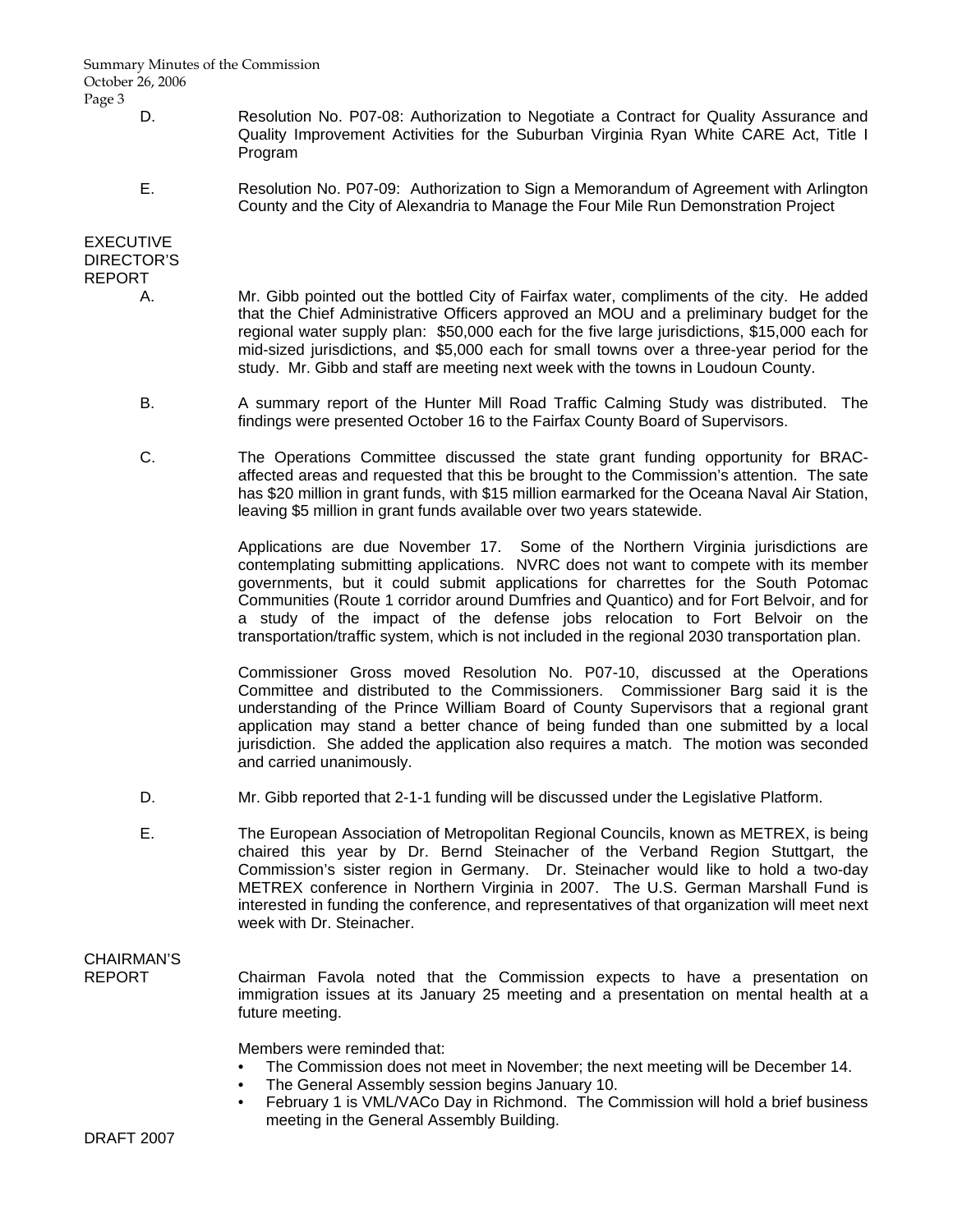PLATFORM A draft platform reflecting the Legislative Committee's updates from its meeting immediately prior to the Commission meeting was distributed. Commissioner Connolly commented that this year's platform is streamlined in order to focus the General Assembly members' attention. He briefly reviewed the positions.

> Commissioner Connolly reported that the state's proposed funding for the new 2-1-1 Information and Referral telephone system is inadequate, and the committee is drafting a new position addressing the inadequacy of the funding, resulting in an unworkable program.

> Commissioner Connolly asked that staff be empowered to elicit the initiation of legislation based on the Commission's Legislative Platform consistent with the Commission's positions in order to meet the General Assembly's deadline subsequent to approval. The members concurred.

> Commissioner Smedberg reported that a major national study was recently released, showing that teen drivers are most at-risk for accidents during the after-school hours.

> Commissioner Connolly added that Sen. Devolites Davis will re-introduce the bill on photo red cameras. The members agreed that this issue should be added to the Legislative Platform.

## **COMMITTEE** REPORTS

*Communications* Commissioner Smedberg reported that the Commission recently received press coverage on the preservation efforts for the boundary stones and Chairman Favola's remarks at the Northern Virginia Aging Network's recent legislative breakfast.

> The website's homepage has received an interim update. Photos of each Commissioner will be added to the website and members were asked to approve the photo received from their jurisdiction.

The RFP is under development and will be issued shortly.

- CLOSED SESSION At 8:48 p.m., Commissioner Gross moved that the Operations Committee enter into closed session to discuss the Executive Director's contract renewal, pursuant to Virginia Code Section 2.2.-3711, subsection A.1. The motion was seconded and carried unanimously.
- PUBLIC SESSION At 9:13 p.m., Commissioner Bulova moved that upon an affirmative roll call vote in open session, it was certified that (i) only public business matters lawfully exempted from open meeting requirements and (ii) only such public business matters as were identified in the motion by which the closed meeting was convened were heard, discussed or considered in the closed session by the Operations Committee. The motion was seconded and carried unanimously.

 Commissioner Gross moved that the Commission enter into a three-year contract with the Executive Director according to the terms discussed in the closed session. The motion was seconded and carried unanimously. Commissioner Connolly added that this was a strong vote of confidence in the Executive Director, with Commissioner Bulova expressing appreciation to Mr. Gibb for his handling of the Commission's transition to a body of allelected officials.

OTHER BUSINESS Commissioner Barg announced that the Governor has appointed her to a state panel on child abuse and neglect. Chairman Favola announced she has been appointed to the State Board of Health. Commissioner Bulova has been appointed to serve on the state's Rail Advisory Board.